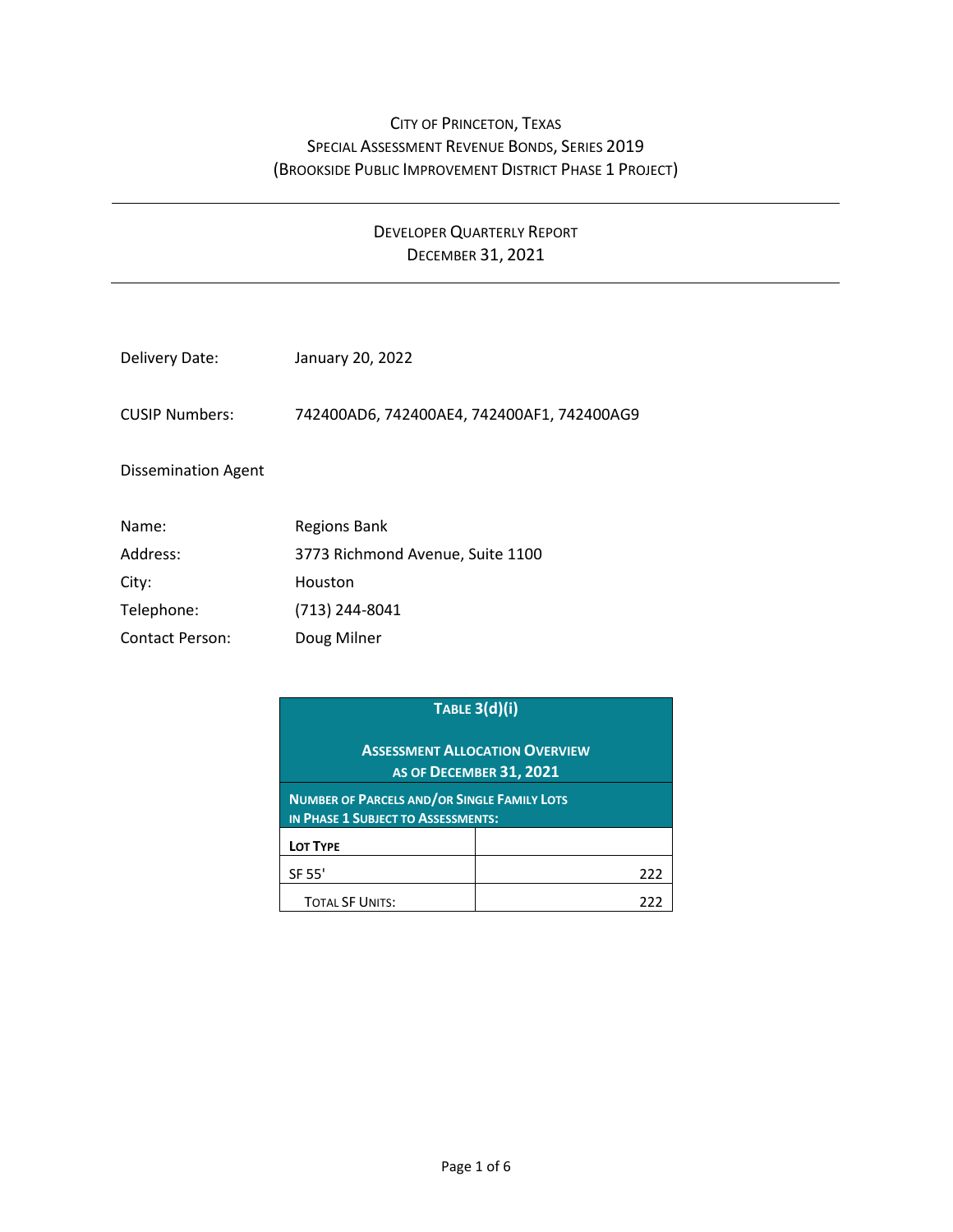| TABLE 3(d)(ii)                                                                                                                                                                     |     |     |         |  |  |  |  |  |
|------------------------------------------------------------------------------------------------------------------------------------------------------------------------------------|-----|-----|---------|--|--|--|--|--|
| <b>LANDOWNER COMPOSITION OF PHASE 1</b><br>AS OF DECEMBER 31, 2021                                                                                                                 |     |     |         |  |  |  |  |  |
| <b>ACTUAL</b><br><b>% OF ANNUAL</b><br><b>PLANNED</b><br><b>LANDOWNER COMPOSITION</b><br><b>SINGLE FAMILY LOTS</b><br><b>SINGLE FAMILY LOTS<sup>a</sup></b><br><b>INSTALLMENTS</b> |     |     |         |  |  |  |  |  |
| <b>SUBSEQUENT THIRD-PARTY OWNED</b>                                                                                                                                                |     |     |         |  |  |  |  |  |
| TSHH, LLC                                                                                                                                                                          |     |     |         |  |  |  |  |  |
| SF 55'                                                                                                                                                                             | 1   | 1   | 0.450%  |  |  |  |  |  |
| TOTAL TSHH, LLC<br><b>OWNED LOTS:</b>                                                                                                                                              | 1   | 1   | 0.450%  |  |  |  |  |  |
| <b>TOTAL SUBSEQUENT THIRD-</b><br><b>PARTY OWNED LOTS:</b>                                                                                                                         | 1   | 1   | 0.450%  |  |  |  |  |  |
| <b>DEVELOPER OWNED</b>                                                                                                                                                             |     |     |         |  |  |  |  |  |
| SF 55'                                                                                                                                                                             | 29  | 29  | 13.063% |  |  |  |  |  |
| <b>TOTAL DEVELOPER OWNED SF</b><br>LOTS:                                                                                                                                           | 29  | 29  | 13.063% |  |  |  |  |  |
| <b>TOTAL PHASE 1 DEVELOPMENT</b>                                                                                                                                                   | 222 | 222 |         |  |  |  |  |  |
| aThere is no change to the number of single family lots within Phase 1.                                                                                                            |     |     |         |  |  |  |  |  |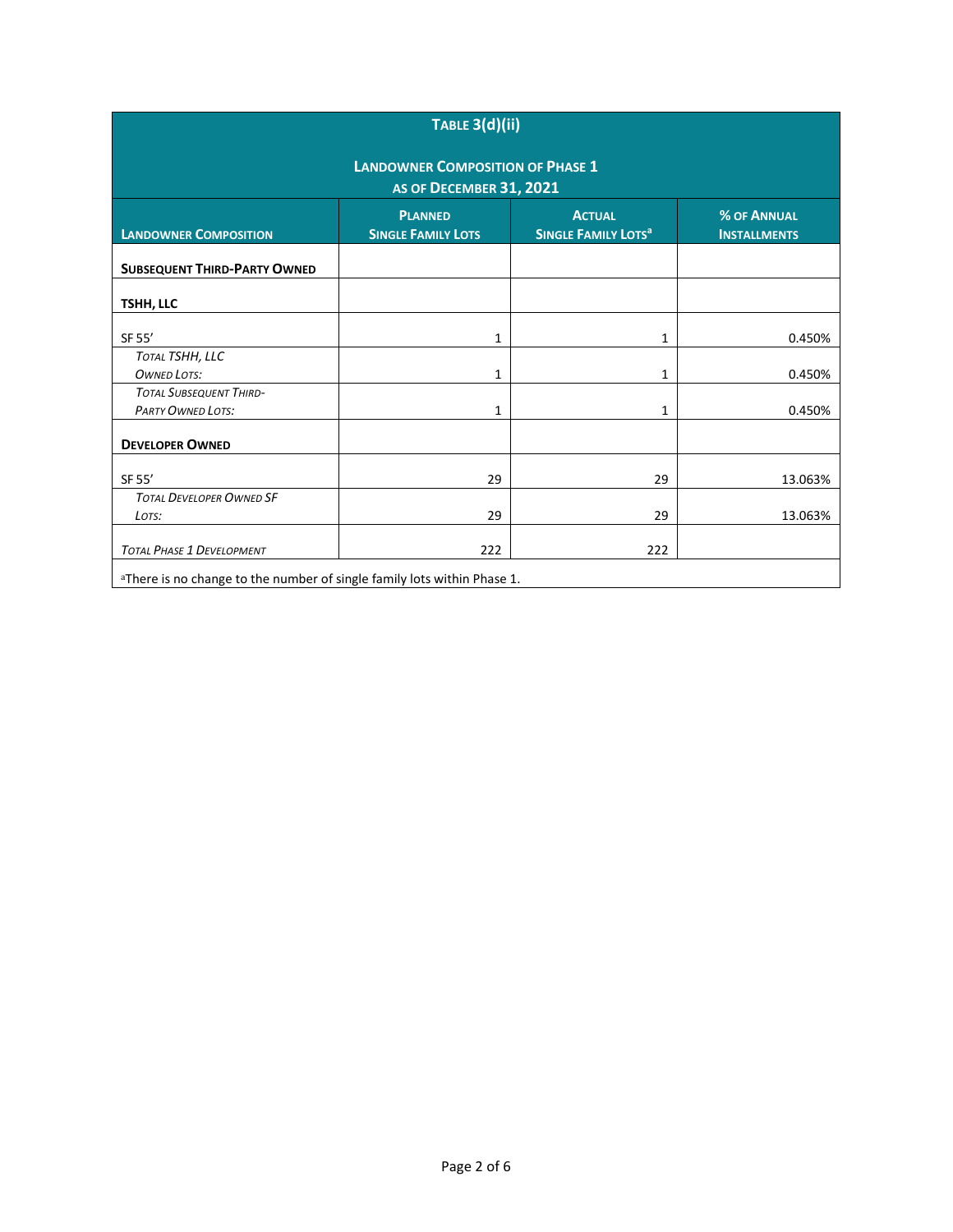| TABLE 3(d)(iii)                                                                 |                                         |                                  |                                        |                                                        |                                                  |                                                         |  |
|---------------------------------------------------------------------------------|-----------------------------------------|----------------------------------|----------------------------------------|--------------------------------------------------------|--------------------------------------------------|---------------------------------------------------------|--|
| <b>DEVELOPER ABSORPTION STATISTICS FOR SINGLE FAMILY RESIDENTIAL IN PHASE 1</b> |                                         |                                  |                                        |                                                        |                                                  |                                                         |  |
|                                                                                 | <b>NUMBER OF</b><br><b>PLATTED LOTS</b> | <b>NEW HOME</b><br><b>STARTS</b> | <b>CLOSED TO</b><br><b>HOMEBUILDER</b> | <b>INCREASE FROM</b><br><b>PRIOR</b><br><b>QUARTER</b> | <b>UNDER CONTRACT</b><br><b>WITH HOMEBUILDER</b> | <b>NOT CLOSED</b><br><b>OR UNDER</b><br><b>CONTRACT</b> |  |
| <b>QUARTER ENDING</b>                                                           |                                         |                                  |                                        |                                                        |                                                  |                                                         |  |
| <b>DECEMBER 31, 2021</b>                                                        |                                         |                                  |                                        |                                                        |                                                  |                                                         |  |
| TSHH, LLC                                                                       |                                         |                                  |                                        |                                                        |                                                  |                                                         |  |
| SF 55'                                                                          | 0                                       | 0                                | <b>NA</b>                              | <b>NA</b>                                              | <b>NA</b>                                        | <b>NA</b>                                               |  |
| <b>MERITAGE HOMES</b>                                                           |                                         |                                  |                                        |                                                        |                                                  |                                                         |  |
| OF TEXAS, LLC                                                                   |                                         |                                  |                                        |                                                        |                                                  |                                                         |  |
| SF 55'                                                                          | 0                                       | 12                               | 0                                      | 0                                                      | 0                                                | $\mathbf 0$                                             |  |
| <b>TOTAL SF UNITS:</b>                                                          | $\mathbf 0$                             | 12                               | 0                                      | 0                                                      | 0                                                | 0                                                       |  |
| <b>TOTAL ABSORPTION:</b>                                                        |                                         |                                  |                                        |                                                        |                                                  |                                                         |  |
| TSHH, LLC                                                                       |                                         |                                  |                                        |                                                        |                                                  |                                                         |  |
| SF 55'                                                                          | 67                                      | 66                               | <b>NA</b>                              | <b>NA</b>                                              | <b>NA</b>                                        | <b>NA</b>                                               |  |
| <b>MERITAGE HOMES</b>                                                           |                                         |                                  |                                        |                                                        |                                                  |                                                         |  |
| OF TEXAS, LLC                                                                   |                                         |                                  |                                        |                                                        |                                                  |                                                         |  |
| SF 55'                                                                          | 155                                     | 155                              | 67                                     | 0                                                      | 0                                                | 0                                                       |  |
| <b>TOTAL SF UNITS:</b>                                                          | 222                                     | 221                              | 67                                     | 0                                                      | 0                                                | 0                                                       |  |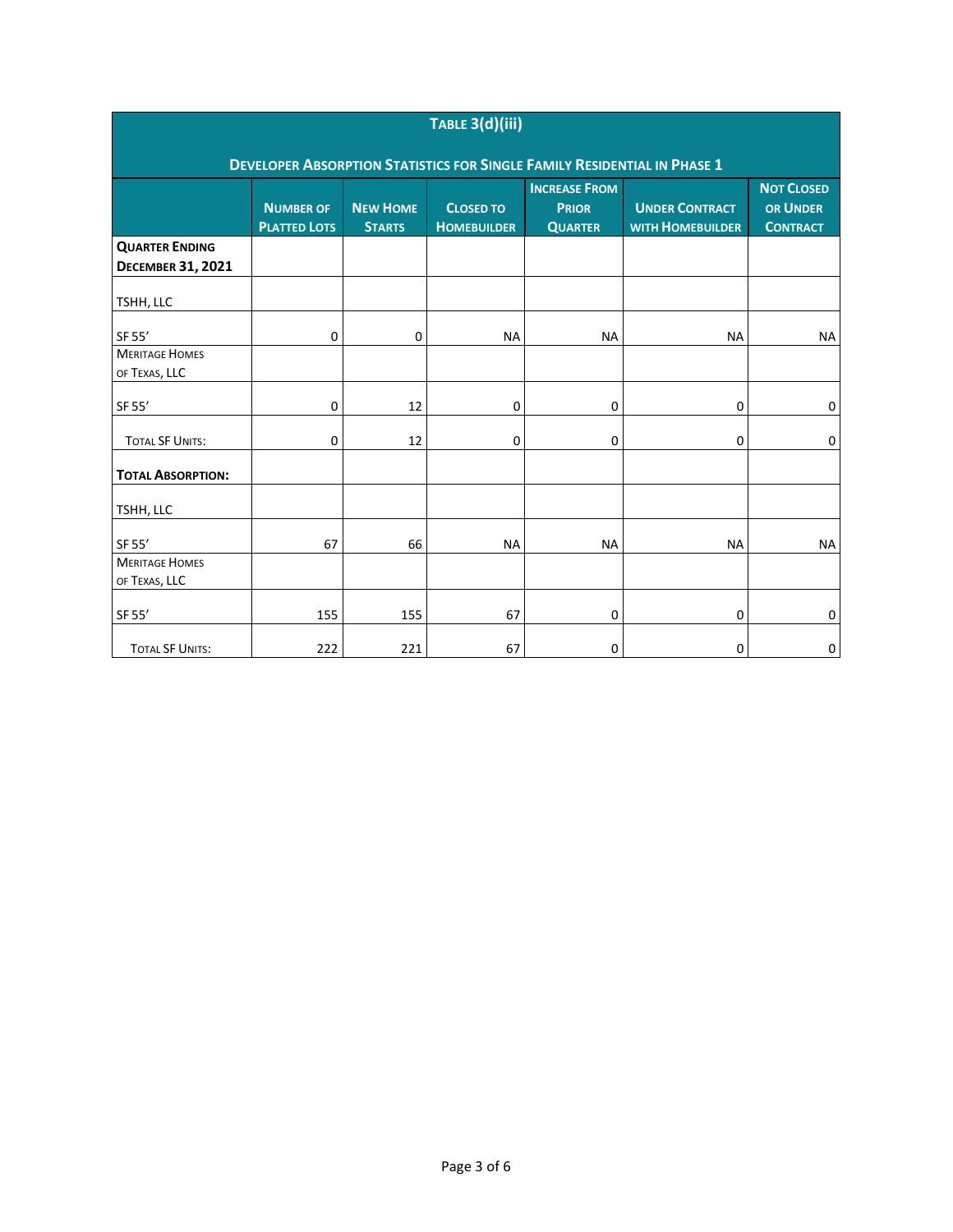| TABLE $3(d)(iv)$                                                                                                                                                                                                                                                                                                                                                           |           |     |           |     |   |           |   |  |
|----------------------------------------------------------------------------------------------------------------------------------------------------------------------------------------------------------------------------------------------------------------------------------------------------------------------------------------------------------------------------|-----------|-----|-----------|-----|---|-----------|---|--|
| <b>HOMEBUILDER ABSORPTION STATISTICS FOR SINGLE FAMILY RESIDENTIAL IN PHASE 1</b><br><b>MERITAGE HOMES OF TEXAS, LLC</b>                                                                                                                                                                                                                                                   |           |     |           |     |   |           |   |  |
| <b>UNDER</b><br><b>INVENTORY</b><br><b>NOT CLOSED</b><br><b>CONTRACT</b><br><b>INCREASE</b><br><b>AVERAGE</b><br><b>UNDER</b><br><b>FROM PRIOR</b><br><b>SALES PRICE</b><br>OR UNDER<br><b>FULLY</b><br><b>CLOSED TO</b><br><b>WITH</b><br><b>END-USER</b><br><b>END-USER</b><br>OF HOME<br><b>CONSTRUCTED</b><br><b>QUARTER</b><br><b>CONTRACT</b><br><b>CONSTRUCTION</b> |           |     |           |     |   |           |   |  |
| <b>QUARTER ENDING</b><br><b>DECEMBER 31, 2021</b>                                                                                                                                                                                                                                                                                                                          |           |     |           |     |   |           |   |  |
| <b>MERITAGE HOMES OF TEXAS,</b><br>LLC                                                                                                                                                                                                                                                                                                                                     |           |     |           |     |   |           |   |  |
| SF 55'                                                                                                                                                                                                                                                                                                                                                                     | 27        | 0   | 29        | 0   | 0 | <b>NA</b> | 0 |  |
| <b>TOTAL UNITS:</b>                                                                                                                                                                                                                                                                                                                                                        | 27        | 0   | 29        | 0   | 0 | NA        | 0 |  |
| <b>TOTAL ABSORPTION:</b>                                                                                                                                                                                                                                                                                                                                                   |           |     |           |     |   |           |   |  |
| SF 55'                                                                                                                                                                                                                                                                                                                                                                     | <b>NA</b> | 128 | <b>NA</b> | 126 | 0 | \$281,539 | 0 |  |
| <b>TOTAL UNITS:</b>                                                                                                                                                                                                                                                                                                                                                        | <b>NA</b> | 128 | <b>NA</b> | 126 | 0 | \$281,539 | 0 |  |

## **TABLE 3(D)(IV)**

| HOMEBUILDER ABSORPTION STATISTICS FOR SINGLE FAMILY RESIDENTIAL IN PHASE 1<br><b>TSHH, LLC</b> |                                     |                                    |                                                                   |                                     |                                                        |                                                 |                                                                      |
|------------------------------------------------------------------------------------------------|-------------------------------------|------------------------------------|-------------------------------------------------------------------|-------------------------------------|--------------------------------------------------------|-------------------------------------------------|----------------------------------------------------------------------|
|                                                                                                | <b>UNDER</b><br><b>CONSTRUCTION</b> | <b>FULLY</b><br><b>CONSTRUCTED</b> | <b>UNDER</b><br><b>CONTRACT</b><br><b>WITH</b><br><b>END-USER</b> | <b>CLOSED TO</b><br><b>END-USER</b> | <b>INCREASE</b><br><b>FROM PRIOR</b><br><b>QUARTER</b> | <b>AVERAGE</b><br><b>SALES PRICE</b><br>OF HOME | <b>INVENTORY</b><br><b>NOT CLOSED</b><br>OR UNDER<br><b>CONTRACT</b> |
| <b>QUARTER ENDING</b><br><b>DECEMBER 31, 2021</b>                                              |                                     |                                    |                                                                   |                                     |                                                        |                                                 |                                                                      |
| TSHH, LLC                                                                                      |                                     |                                    |                                                                   |                                     |                                                        |                                                 |                                                                      |
| SF 55'                                                                                         | 0                                   | 0                                  | 0                                                                 | 1                                   | 1                                                      | \$374,200                                       | 0                                                                    |
| <b>TOTAL UNITS:</b>                                                                            | 0                                   | 0                                  | 0                                                                 | 1                                   | 1                                                      | \$374,200                                       | 0                                                                    |
| <b>TOTAL ABSORPTION:</b>                                                                       |                                     |                                    |                                                                   |                                     |                                                        |                                                 |                                                                      |
| SF 55'                                                                                         | <b>NA</b>                           | 66                                 | <b>NA</b>                                                         | 66                                  | 1                                                      | \$268,001                                       | <b>NA</b>                                                            |
| <b>TOTAL UNITS:</b>                                                                            | <b>NA</b>                           | 66                                 | <b>NA</b>                                                         | 66                                  | 1                                                      | \$268,001                                       | <b>NA</b>                                                            |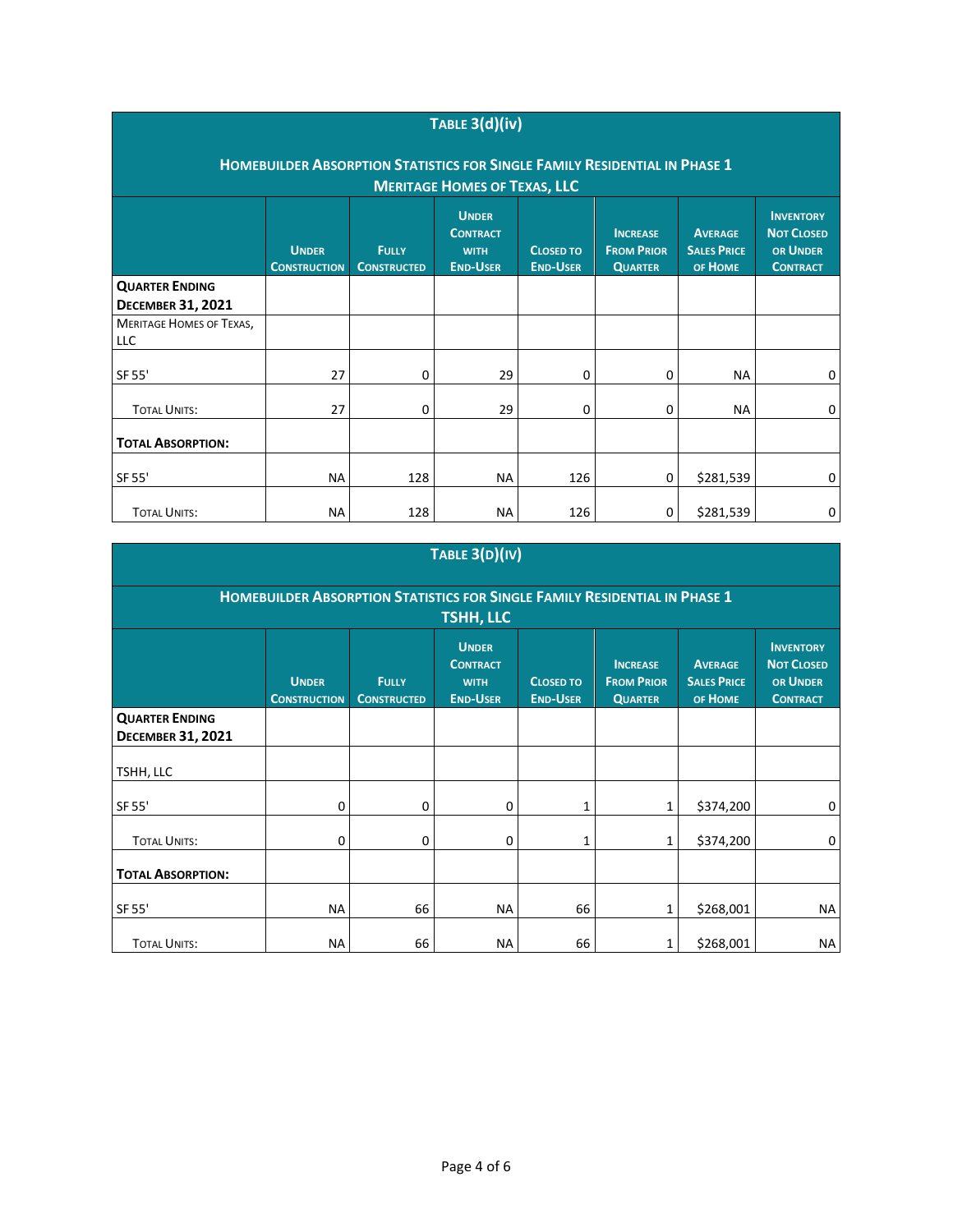| TABLE $3(d)(v)$                                                                                                                                                           |           |          |            |  |  |  |
|---------------------------------------------------------------------------------------------------------------------------------------------------------------------------|-----------|----------|------------|--|--|--|
| <b>STATUS OF WESTERN LANES</b>                                                                                                                                            |           |          |            |  |  |  |
| <b>TOTAL COSTS SPENT TO</b><br><b>EXPECTED OR ACTUAL</b><br><b>EXPECTED CONSTRUCTION BUDGET</b><br><b>STATUS OF CONSTRUCTION</b><br><b>COMPLETION DATE</b><br><b>DATE</b> |           |          |            |  |  |  |
| \$551,524                                                                                                                                                                 | \$551,524 | Complete | 10/15/2019 |  |  |  |

| TABLE 3(d)(vi)                        |                                                         |                                            |                                         |                                                                         |  |  |
|---------------------------------------|---------------------------------------------------------|--------------------------------------------|-----------------------------------------|-------------------------------------------------------------------------|--|--|
| <b>STATUS OF PRIVATE IMPROVEMENTS</b> |                                                         |                                            |                                         |                                                                         |  |  |
| <b>PRIVATE IMPROVEMENT</b>            | <b>EXPECTED</b><br><b>CONSTRUCTION</b><br><b>BUDGET</b> | <b>TOTAL COSTS</b><br><b>SPENT TO DATE</b> | <b>STATUS OF</b><br><b>CONSTRUCTION</b> | <b>EXPECTED OR</b><br><b>ACTUAL</b><br><b>COMPLETION</b><br><b>DATE</b> |  |  |
| Clearing and Excavation               | \$1,082,583                                             | \$1,173,716                                | Complete                                | 7/31/2019                                                               |  |  |
| <b>Erosion Control</b>                | \$61,501                                                | \$35,371                                   | Complete                                | 9/30/2019                                                               |  |  |
| <b>Retaining Walls</b>                | \$480,979                                               | \$478,262                                  | Complete                                | 8/30/2019                                                               |  |  |
| <b>Franchise Utilities</b>            | \$339,780                                               | \$339,780                                  | Complete                                | 8/30/2019                                                               |  |  |
| Hardscape/Landscape/Irrigation        | \$611,568                                               | \$742,201                                  | Complete                                | 10/15/2019                                                              |  |  |
| Primary Hike and Bike Trail           | \$287,082                                               | \$396,894                                  | Complete                                | 10/15/2019                                                              |  |  |
| Secondary Hike and Bike Trail         | \$96,068                                                |                                            | Complete                                | 10/15/2019                                                              |  |  |
| <b>Amenity Center</b>                 | \$1,269,212                                             | \$1,278,011                                | Complete                                | 4/7/2020                                                                |  |  |

| TABLE 3(d)(vii)<br><b>PERMITS/APPROVALS</b>                                                                |       |  |  |
|------------------------------------------------------------------------------------------------------------|-------|--|--|
| <b>CHANGE OR DETERMINATION TO PERMIT/APPROVAL</b><br><b>DESCRIPTION OF THE CHANGE TO THE LAND USE PLAN</b> |       |  |  |
| None.                                                                                                      | None. |  |  |

| TABLE 3(d)(viii)                                                                          |       |       |       |       |  |  |
|-------------------------------------------------------------------------------------------|-------|-------|-------|-------|--|--|
| <b>OCCURRENCE OF ANY NEW OR MODIFIED MORTGAGE DEBT</b>                                    |       |       |       |       |  |  |
| <b>INTEREST RATE</b><br><b>TERMS</b><br><b>BORROWER</b><br><b>AMOUNT</b><br><b>LENDER</b> |       |       |       |       |  |  |
| None.                                                                                     | None. | None. | None. | None. |  |  |